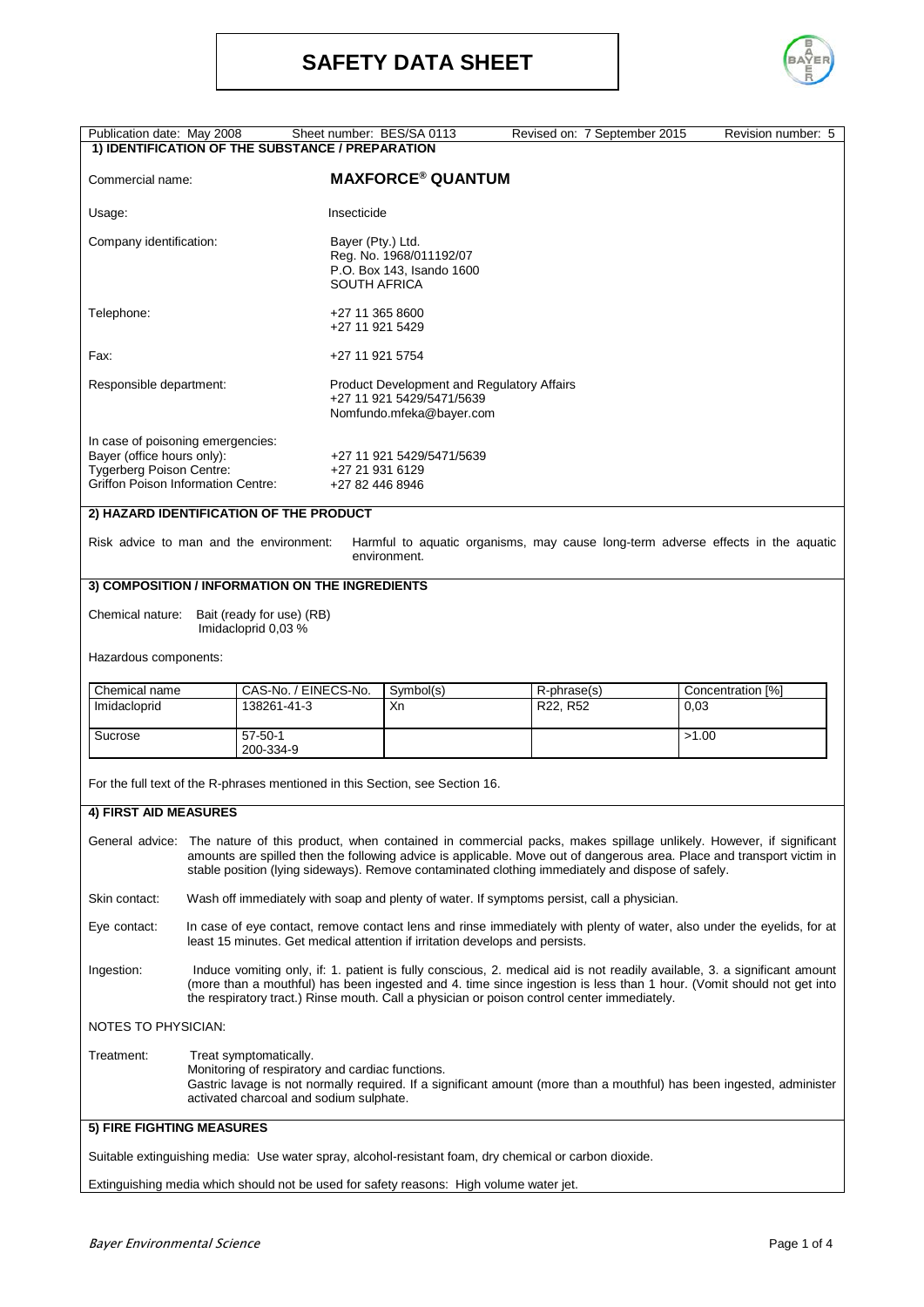## **SAFETY DATA SHEET**



| Specific hazards during fire fighting: In the event of fire the following can be released: Carbon monoxide (CO)                                                                                                                  |                                                                                                                                                                                                                                                                                                                                                                                                                                                           |                                                                                                                                        |          |  |  |  |
|----------------------------------------------------------------------------------------------------------------------------------------------------------------------------------------------------------------------------------|-----------------------------------------------------------------------------------------------------------------------------------------------------------------------------------------------------------------------------------------------------------------------------------------------------------------------------------------------------------------------------------------------------------------------------------------------------------|----------------------------------------------------------------------------------------------------------------------------------------|----------|--|--|--|
| Special protective equipment for fire-fighters: In the event of fire and/or explosion do not breathe fumes.<br>In the event of fire, wear self-contained breathing apparatus.                                                    |                                                                                                                                                                                                                                                                                                                                                                                                                                                           |                                                                                                                                        |          |  |  |  |
|                                                                                                                                                                                                                                  |                                                                                                                                                                                                                                                                                                                                                                                                                                                           | Further information: Remove product from areas of fire, or otherwise cool containers with water in order to avoid pressure being built |          |  |  |  |
|                                                                                                                                                                                                                                  | up due to heat.                                                                                                                                                                                                                                                                                                                                                                                                                                           | Whenever possible, contain fire-fighting water by diking area with sand or earth.                                                      |          |  |  |  |
|                                                                                                                                                                                                                                  | Do not allow run-off from fire fighting to enter drains or water courses.                                                                                                                                                                                                                                                                                                                                                                                 |                                                                                                                                        |          |  |  |  |
| 6) ACCIDENTAL RELEASE MEASURES                                                                                                                                                                                                   |                                                                                                                                                                                                                                                                                                                                                                                                                                                           |                                                                                                                                        |          |  |  |  |
|                                                                                                                                                                                                                                  | Personal precautions: Avoid contact with spilled product or contaminated surfaces.<br>Use personal protective equipment.                                                                                                                                                                                                                                                                                                                                  |                                                                                                                                        |          |  |  |  |
|                                                                                                                                                                                                                                  | Keep unauthorized people away.<br>Environmental precautions: Do not allow to get into surface water, drains and ground water.                                                                                                                                                                                                                                                                                                                             |                                                                                                                                        |          |  |  |  |
|                                                                                                                                                                                                                                  | Methods for cleaning up: The nature of this product, when contained in commercial packs, makes spillage unlikely. However, if<br>significant amounts are spilled then the following advice is applicable.<br>Soak up with inert absorbent material (e.g. sand, silica gel, acid binder, universal binder).<br>Clean contaminated floors and objects thoroughly, observing environmental regulations.<br>Keep in suitable, closed containers for disposal. |                                                                                                                                        |          |  |  |  |
| Additional advice:                                                                                                                                                                                                               | Information regarding safe handling, see section 7.<br>Information regarding personal protective equipment, see section 8.<br>Information regarding waste disposal, see section 13.                                                                                                                                                                                                                                                                       |                                                                                                                                        |          |  |  |  |
| 7) HANDLING AND STORAGE                                                                                                                                                                                                          |                                                                                                                                                                                                                                                                                                                                                                                                                                                           |                                                                                                                                        |          |  |  |  |
|                                                                                                                                                                                                                                  | manual handling advice.                                                                                                                                                                                                                                                                                                                                                                                                                                   | Handling: Advice on safe handling: No specific precautions required when handling unopened packs/containers; follow relevant           |          |  |  |  |
| Storage:<br>Requirements for storage areas and containers<br>Keep containers tightly closed in a dry, cool and well-ventilated place.<br>Store in original container.<br>Store in a place accessible by authorized persons only. |                                                                                                                                                                                                                                                                                                                                                                                                                                                           |                                                                                                                                        |          |  |  |  |
|                                                                                                                                                                                                                                  | Advice on common storage: Keep away from food, drink and animal feedingstuffs.                                                                                                                                                                                                                                                                                                                                                                            |                                                                                                                                        |          |  |  |  |
| Storage stability:                                                                                                                                                                                                               | Storage temperature: 0 - 40 °C                                                                                                                                                                                                                                                                                                                                                                                                                            |                                                                                                                                        |          |  |  |  |
| Suitable materials: HDPE (high density polyethylene)                                                                                                                                                                             |                                                                                                                                                                                                                                                                                                                                                                                                                                                           |                                                                                                                                        |          |  |  |  |
|                                                                                                                                                                                                                                  | Polypropylene                                                                                                                                                                                                                                                                                                                                                                                                                                             |                                                                                                                                        |          |  |  |  |
| Aluminium composite film (min. 0,007 mm aluminium)                                                                                                                                                                               |                                                                                                                                                                                                                                                                                                                                                                                                                                                           |                                                                                                                                        |          |  |  |  |
| 8) EXPOSURE CONTROLS AND PERSONAL PROTECTION                                                                                                                                                                                     |                                                                                                                                                                                                                                                                                                                                                                                                                                                           |                                                                                                                                        |          |  |  |  |
| Components with workplace control parameters:                                                                                                                                                                                    |                                                                                                                                                                                                                                                                                                                                                                                                                                                           |                                                                                                                                        |          |  |  |  |
| Components                                                                                                                                                                                                                       | CAS-No.                                                                                                                                                                                                                                                                                                                                                                                                                                                   | Control parameters                                                                                                                     | Basis    |  |  |  |
| Imidacloprid                                                                                                                                                                                                                     | 138261-41-3                                                                                                                                                                                                                                                                                                                                                                                                                                               | $0.7 \,\mathrm{mq/m^3}$                                                                                                                | OES BCS* |  |  |  |
| Sucrose                                                                                                                                                                                                                          | $57 - 50 - 1$                                                                                                                                                                                                                                                                                                                                                                                                                                             | 10 mg/m $3$ (TWA)                                                                                                                      | EH40 WEL |  |  |  |
| Sucrose                                                                                                                                                                                                                          | 57-50-1                                                                                                                                                                                                                                                                                                                                                                                                                                                   | 10 mg/m $3$ (STEL)                                                                                                                     | EH40 WEL |  |  |  |
| *OES BCS: Internal Bayer CropScience "Occupational Exposure Standard"                                                                                                                                                            |                                                                                                                                                                                                                                                                                                                                                                                                                                                           |                                                                                                                                        |          |  |  |  |
| Personal protective equipment:                                                                                                                                                                                                   |                                                                                                                                                                                                                                                                                                                                                                                                                                                           |                                                                                                                                        |          |  |  |  |
| In normal use and handling conditions please refer to the label and/or leaflet. In all other cases the following<br>recommendations would apply.                                                                                 |                                                                                                                                                                                                                                                                                                                                                                                                                                                           |                                                                                                                                        |          |  |  |  |
| Respiratory protection:                                                                                                                                                                                                          | No personal respiratory protective equipment normally required.<br>Respiratory protection should only be used to control residual risk of short duration activities, when all<br>reasonably practicable steps have been taken to reduce exposure at source e.g. containment and/or local<br>extract ventilation. Always follow respirator manufacturer's instructions regarding wearing and maintenance.                                                  |                                                                                                                                        |          |  |  |  |
| Hand protection:                                                                                                                                                                                                                 | Wear CE Marked (or equivalent) nitrile rubber gloves (minimum thickness 0,40 mm). Wash when<br>contaminated. Dispose of when contaminated inside, when perforated or when contamination outside<br>cannot be removed. Wash hands always before eating, drinking, smoking or using the toilet.                                                                                                                                                             |                                                                                                                                        |          |  |  |  |
| Eye protection:<br>Wear goggles conforming to EN166 (Field of Use 5 or equivalent).                                                                                                                                              |                                                                                                                                                                                                                                                                                                                                                                                                                                                           |                                                                                                                                        |          |  |  |  |
| Skin and body protection:                                                                                                                                                                                                        | Wear standard coverall and type 6 suit.                                                                                                                                                                                                                                                                                                                                                                                                                   |                                                                                                                                        |          |  |  |  |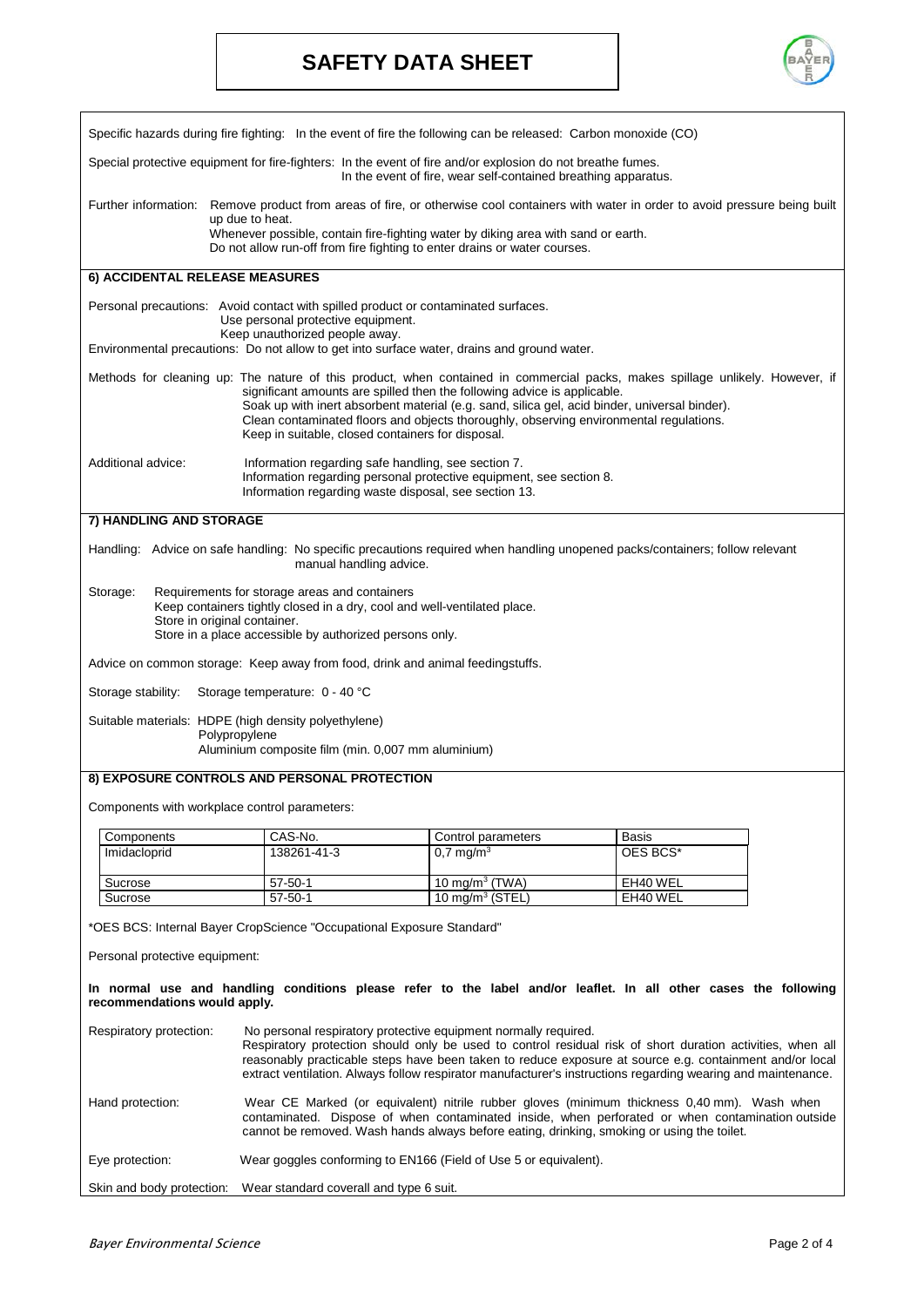# **SAFETY DATA SHEET**



|                                                                                                                                                                 | Wear two layers of clothing wherever possible. Polyester/cotton or cotton overalls should be worn under<br>chemical protection suit and should be professionally laundered frequently.<br>If chemical protection suit is splashed, sprayed or significantly contaminated, decontaminate as far as<br>possible, then carefully remove and dispose of as advised by manufacturer. |  |  |  |  |
|-----------------------------------------------------------------------------------------------------------------------------------------------------------------|---------------------------------------------------------------------------------------------------------------------------------------------------------------------------------------------------------------------------------------------------------------------------------------------------------------------------------------------------------------------------------|--|--|--|--|
| Hygiene measures:                                                                                                                                               | When using, do not eat, drink or smoke.<br>Wash hands immediately after work, if necessary take a shower.<br>Remove soiled clothing immediately and clean thoroughly before using again.                                                                                                                                                                                        |  |  |  |  |
|                                                                                                                                                                 | 9) PHYSICAL AND CHEMICAL PROPERTIES                                                                                                                                                                                                                                                                                                                                             |  |  |  |  |
| Form:                                                                                                                                                           | Highly viscous, gel                                                                                                                                                                                                                                                                                                                                                             |  |  |  |  |
| Colour:                                                                                                                                                         | Colourless to yellowish                                                                                                                                                                                                                                                                                                                                                         |  |  |  |  |
| Odour:                                                                                                                                                          | Weak, characteristic                                                                                                                                                                                                                                                                                                                                                            |  |  |  |  |
| pH:                                                                                                                                                             | 4 - 6 at 10 % (23 °C)                                                                                                                                                                                                                                                                                                                                                           |  |  |  |  |
|                                                                                                                                                                 |                                                                                                                                                                                                                                                                                                                                                                                 |  |  |  |  |
| Flash point:                                                                                                                                                    | No flash point - Determination conducted up to the boiling point.                                                                                                                                                                                                                                                                                                               |  |  |  |  |
| Autoignition temperature: 380 °C                                                                                                                                |                                                                                                                                                                                                                                                                                                                                                                                 |  |  |  |  |
| Density:                                                                                                                                                        | Approx. 1,43 g/cm <sup>3</sup> at 20 $^{\circ}$ C                                                                                                                                                                                                                                                                                                                               |  |  |  |  |
| Viscosity, dynamic:                                                                                                                                             | Approx. 6.900 mPa.s at 20 °C                                                                                                                                                                                                                                                                                                                                                    |  |  |  |  |
| Velocity gradient:                                                                                                                                              | 80/s                                                                                                                                                                                                                                                                                                                                                                            |  |  |  |  |
| Oxidizing properties:                                                                                                                                           | No oxidizing properties                                                                                                                                                                                                                                                                                                                                                         |  |  |  |  |
| Explosivity:                                                                                                                                                    | Not explosive (92/69/EEC, A.14 / OECD 113)                                                                                                                                                                                                                                                                                                                                      |  |  |  |  |
| <b>10) STABILITY AND REACTIVITY</b>                                                                                                                             |                                                                                                                                                                                                                                                                                                                                                                                 |  |  |  |  |
| Hazardous reactions:                                                                                                                                            | No hazardous reactions when stored and handled according to prescribed instructions.<br>Stable under recommended storage conditions.                                                                                                                                                                                                                                            |  |  |  |  |
| 11) TOXICOLOGICAL INFORMATION                                                                                                                                   |                                                                                                                                                                                                                                                                                                                                                                                 |  |  |  |  |
| Acute toxicity:<br>$LD_{50}$ oral, rat:<br>$LD_{50}$ dermal, rat:                                                                                               | > 2500 mg/kg*<br>> 2000 mg/kg*                                                                                                                                                                                                                                                                                                                                                  |  |  |  |  |
| Skin irritation, rabbit:                                                                                                                                        | No skin irritation*                                                                                                                                                                                                                                                                                                                                                             |  |  |  |  |
| Eye irritation, rabbit:                                                                                                                                         | No eye irritation*                                                                                                                                                                                                                                                                                                                                                              |  |  |  |  |
|                                                                                                                                                                 | Sensitization, guinea pig: Non-sensitizing* (OECD Test Guideline 406, Magnusson % Kligman test)                                                                                                                                                                                                                                                                                 |  |  |  |  |
| *Tests conducted with a similar formulation.                                                                                                                    |                                                                                                                                                                                                                                                                                                                                                                                 |  |  |  |  |
| <b>12) ECOLOGICAL INFORMATION</b>                                                                                                                               |                                                                                                                                                                                                                                                                                                                                                                                 |  |  |  |  |
| Toxicity to fish:<br>$LC_{50}$ :                                                                                                                                | 211 mg/l Rainbow trout Oncorhynchus mykiss<br>Exposure time: 96 h<br>The value mentioned relates to the active ingredient.                                                                                                                                                                                                                                                      |  |  |  |  |
| Toxicity to daphnia:<br>$EC_{50}$ :                                                                                                                             | 85 mg/l Water flea Daphnia magna<br>Exposure time: 48 h<br>The value mentioned relates to the active ingredient.                                                                                                                                                                                                                                                                |  |  |  |  |
| Toxicity to algae:<br>$EC_{50}$ Growth rate : > 10 mg/l Desmodesmus subspicatus<br>Exposure time: 72 h<br>The value mentioned relates to the active ingredient. |                                                                                                                                                                                                                                                                                                                                                                                 |  |  |  |  |
| <b>13) DISPOSAL CONSIDERATIONS</b>                                                                                                                              |                                                                                                                                                                                                                                                                                                                                                                                 |  |  |  |  |
| Product:                                                                                                                                                        | In accordance with current regulations and, if necessary, after consultation with the site operator and/or with<br>the responsible authority, the product may be taken to a waste disposal site or incineration plant.                                                                                                                                                          |  |  |  |  |
| Contaminated packaging:                                                                                                                                         | Not completely emptied packagings should be disposed of as hazardous waste.                                                                                                                                                                                                                                                                                                     |  |  |  |  |